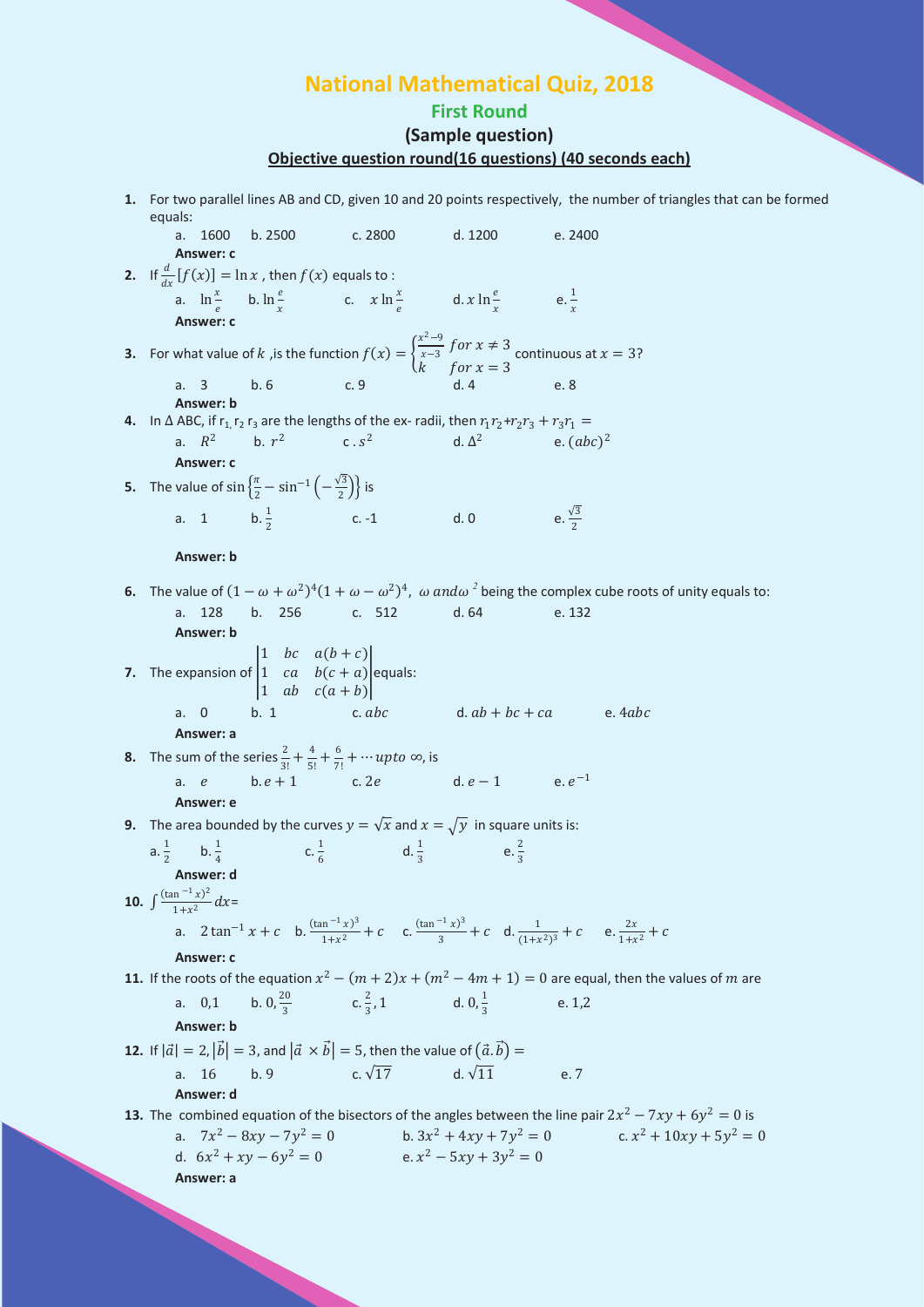**14.** If one end of the diameter of the circle  $x^2 + y^2 - 4x - 7y = 0$  is (4,7), then the other end is

a. 
$$
(1,3)
$$
 b.  $(0,0)$  c.  $(3,4)$  d.  $(-2,5)$  e.  $(3,1)$ 

#### Answer: b

15. The number of ways in which 8 people can be arranged so that 2 people insist on sitting next to each other is:

a. 7! b. 8! × 2! c. 7! × 2! d. 6! × 2! e. 
$$
\frac{8!}{2}
$$

Answer: c

**16.** The equation of the tangent to the parabola  $x^2 = -4y \, at(4, -4)$  is

a.  $x + 2y + 4 = 0$ b.  $3x - 2y - 20 = 0$  c.  $4x + y - 12 = 0$ d.  $2x + y - 4 = 0$  <br> e.  $5x + 4y - 4 = 0$ 

Answer: d

## **Second Round** Creative round (options will not be given) (40 seconds each)

- 1. If the slope of the tangent at any point on the curve is equal to the ratio of abscissa to the ordinate of that point, then the locus of the point is a: Answer: Hyperbola
- 2. The length of the latus rectum of the ellipse  $3x^2 + 4y^2 = 12$  is:

### Answer: 3

3.  $\frac{d}{dx} \left( \sec^{-1} \frac{1}{\sqrt{1-x^2}} \right)$  in the reduced form is:

Answer:  $\frac{1}{\sqrt{1-x^2}}$ 

4. The maximum value of  $f(x) = \sin x + \cos x$  on the entire set of all the real numbers is:

### Answer:  $\sqrt{2}$

5. The value of the infinite product  $9^{\frac{1}{3}}$ ,  $9^{\frac{1}{9}}$ ,  $9^{\frac{1}{27}}$  ... is:

#### Answer: 3

6. Two lines represented by  $ax^2 + 2hxy + by^2 = 0$  are perpendicular to each other if

#### Answer: a+b=0

7. The value of  $\lim_{x\to 0} \frac{\log e \cos x}{x}$  is equal to:

#### Answer: 0

8. The sum of  $sin^2 25^0$  and  $sin^2 65^0$  is:

Answer: 1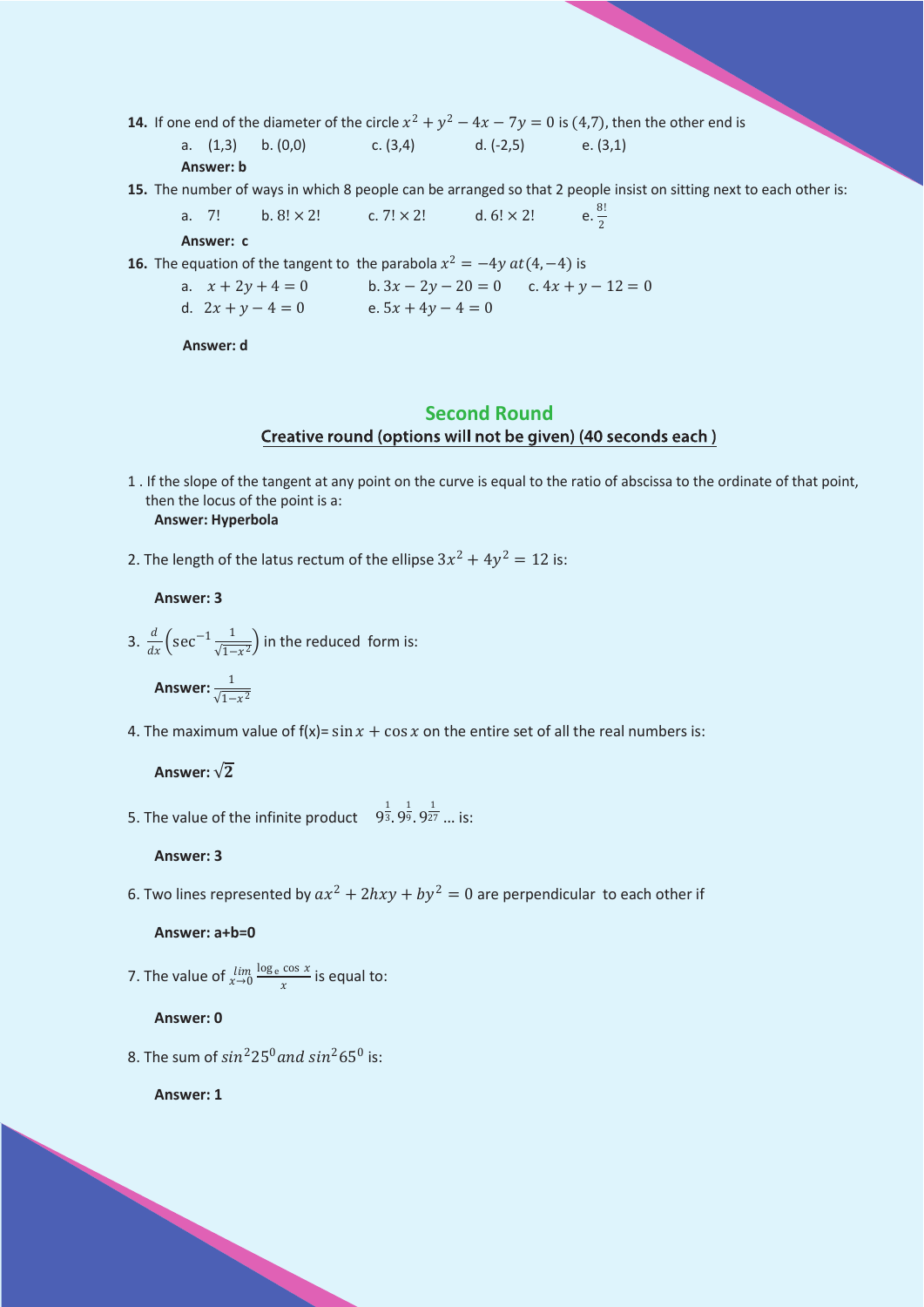**Third Round** Visual round (Graphs figures) (40 seconds each)

1. The area bounded by the curves shown in the figure is



Answer:  $\frac{16}{3}$ 2. Name the inverse of the function shown in the graph.



3. The equation of the tangent common to both the curves shown in the figure is:



Answer:  $a^{\frac{1}{3}}x + b^{\frac{1}{3}}y + a^{\frac{2}{3}}b^{\frac{2}{3}} = 0$ 

3. In the figure below, A and B are intervals. Then, what is the expression for  $B - A$  as an interval?



Answer: [1, 4]

4. Identify the function given in the figure below.



5. The values of a polynomial function  $f(x)$  are given in the following table.

| $\boldsymbol{\mathcal{X}}$ | f(x) |
|----------------------------|------|
| 0                          | 3    |
| $\overline{2}$             | 1    |
| 4                          | 0    |
| 5                          | $-2$ |
| 6                          | -1   |

Then, one of the factors of  $f(x)$  is

a. 
$$
x-1
$$
 b.  $x-2$  c.  $x-3$  d.  $x-4$  e.  $x-5$   
Answer: d